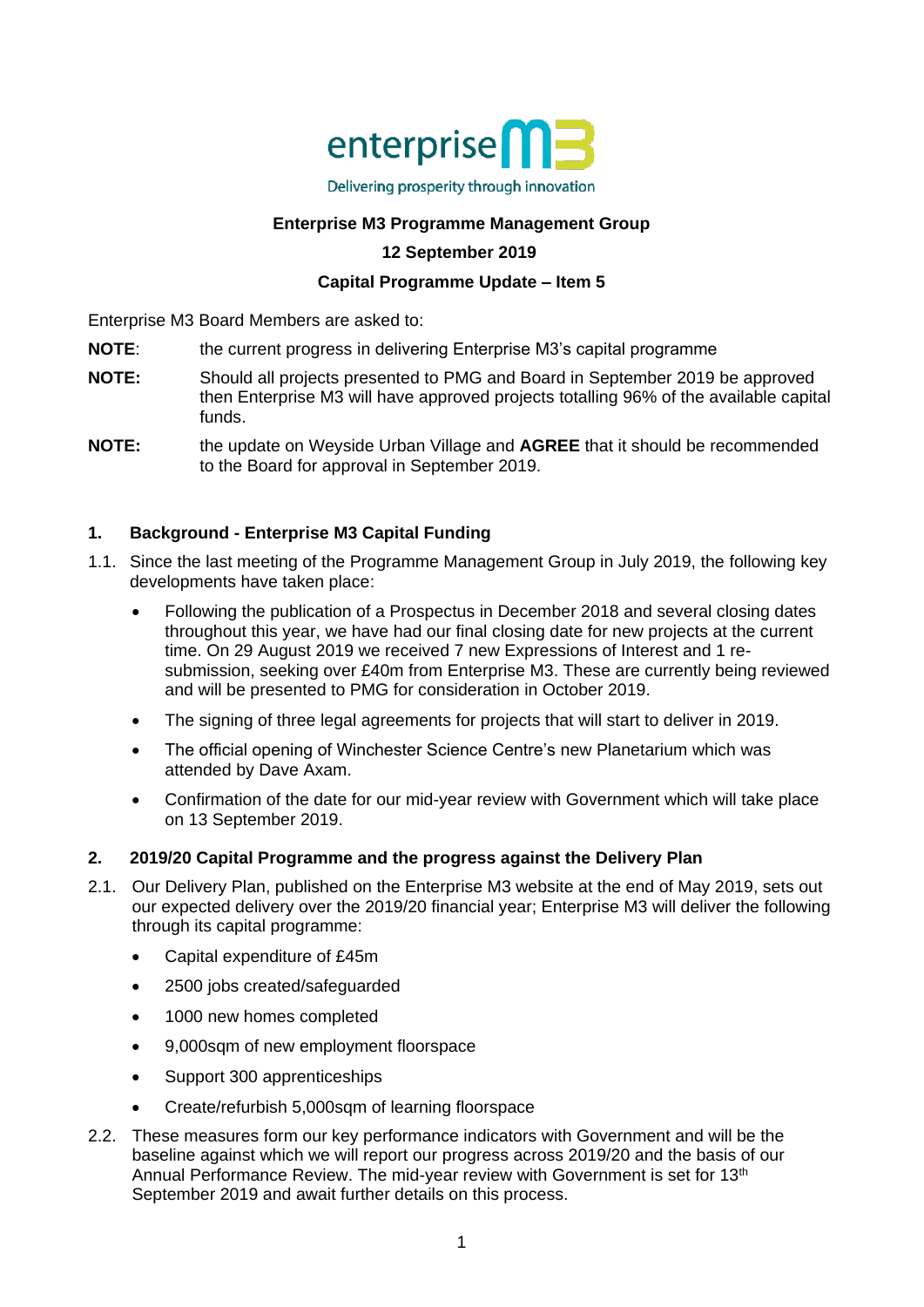2.3. We will continue to report to PMG and Board on the following detail in order to provide a regular update on the progress against our targets in the Delivery Plan:

| <b>Key Performance Indicator</b>                                                                     | <b>Current</b><br>forecast | <b>Actual (as</b><br>at 1 Sept<br>2019) | <b>Change since</b><br>last report |
|------------------------------------------------------------------------------------------------------|----------------------------|-----------------------------------------|------------------------------------|
| Expenditure                                                                                          |                            |                                         |                                    |
| Expenditure of £45m of LGF in 2019/20                                                                | £36-<br>£62 $m^*$          | £1.18m                                  | $+£0m$                             |
| Total LGF expenditure across<br>programme to date of £180m (102% of<br>the total allocation to date) | £180m                      | £139m                                   | $+£1.1m$                           |
| Income from loan repayments - £2.42m<br>in 2019/20                                                   | £4.42m                     | £0.80m                                  | $+£0m$                             |
| Outputs                                                                                              |                            |                                         |                                    |
| 1000 new homes completed                                                                             | 1300                       | 1,272                                   | $+1,041$                           |
| 2500 jobs created/safeguarded                                                                        | 2500                       | 1,348                                   | $+1,148$                           |
| 9000 sqm commercial floorspace<br>completed                                                          | 9,000                      | $\Omega$                                | $+0$                               |
| 5000sqm learning floorspace<br>completed/refurbished                                                 | 5,000                      | 2,000                                   | $+2000$                            |
| 300 apprenticeships supported                                                                        | 300                        | 72                                      | $+72$                              |

### **Key Performance Indicators – July 2019**

*\*Range based upon confidence levels of expenditure in 2019/20*

- 2.4. Progress to date is broadly as would be expected at this point in the year although our actual expenditure levels remain low. We expect these to increase in the coming weeks as claims from projects covering the period April-June are processed for payment. A verbal update on the latest position will be given in at the meeting. The latest forecasts for expenditure range between £36m and £62m, with a high degree of confidence that £36m will be achieved, a reasonable level of confidence that a further £19m will be achieved and a low level of confidence that an additional £7m will be achieved. The high level of confidence figure has increased by £4m since the July meeting of PMG.
- 2.5. In terms of project outputs, the current picture is in line with expectations at this stage of the year, with projects having completed their first quarter monitoring report to Enterprise M3 at the end of July. PMG members will note that the forecast for new homes completed has already been met, with strong progress against the jobs created/safeguarded target. The attached expenditure and outputs dashboard provides further breakdown of the information.
- 2.6. As we are now in the penultimate year of the Local Growth Fund programme, it is also important to keep our contractual commitments under review. Over this year (2019/20) and next (2020/21), we have £108m of capital funding available to support projects. Currently 40% of this money is contractually committed and a further 45% is allocated to projects approved by PMG/Board but is not yet contracted. The team are prioritising contracting work at the moment and we expect at least 6 major legal agreements to be agreed before the end of September with a total value of over £30m. We are also continuing to strengthen our pipeline of projects and the detail below provides PMG members with the latest information on contractual commitments, allocated funding and available unallocated funding as at the 1 September 2019.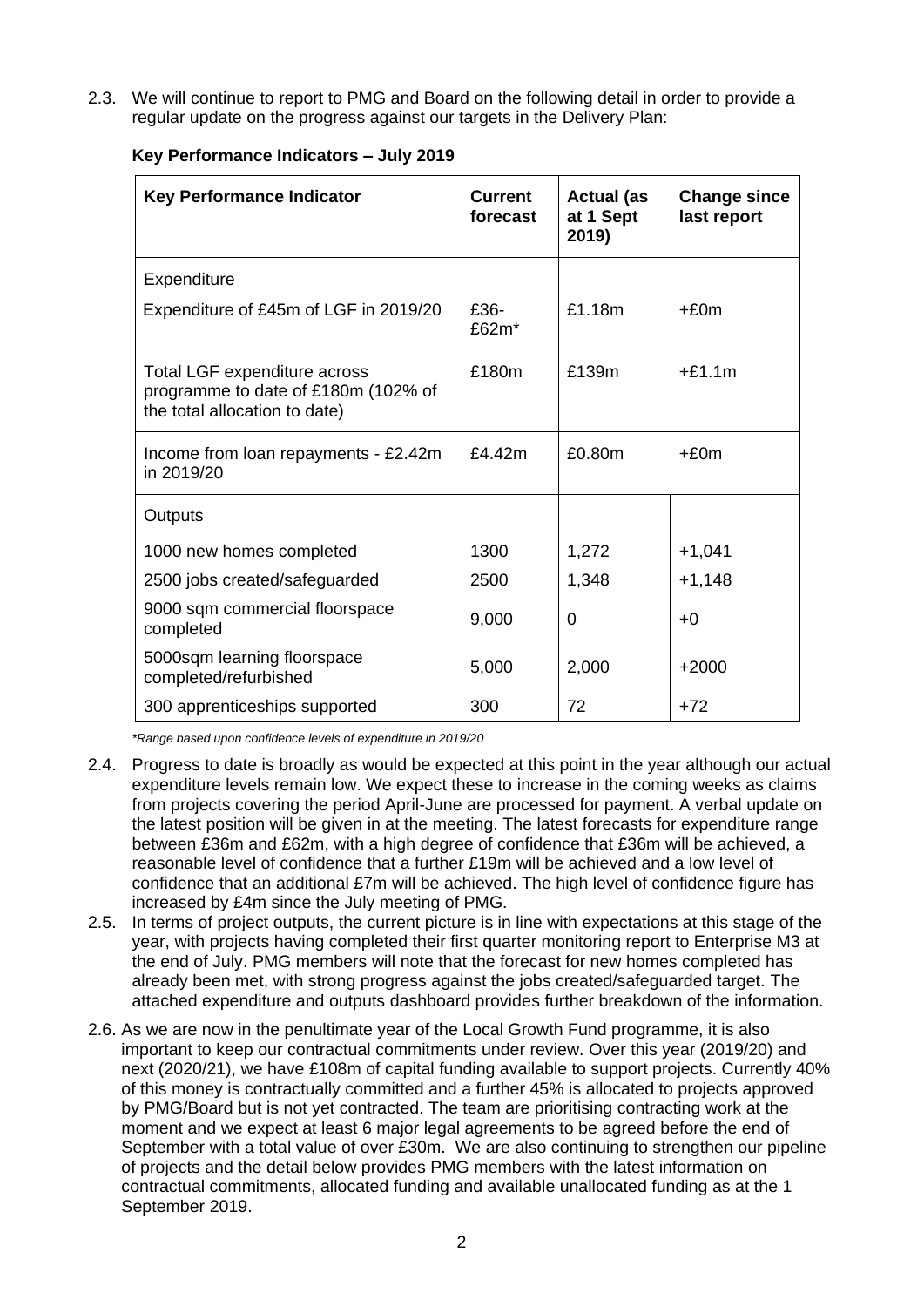- LGF/GEF funding available– £99.8m
- LGF/GEF funding available (including forecast loan repayments up to 31 March 2019) £108.3m
- Contractual commitments £43.70m
- Approved projects still subject to contract £49.02m
- Allocated funding not yet approved by PMG/Board £27.2m\*
- Available funding to allocate to new projects  $-$  £15.5m

*\*This figure includes projects in our 'development pool' where applicants are aware that projects will only be progressed subject to funding being available. The figure also includes £10.5m of projects that are being considered by PMG/Board in September 2019).*

- 2.7. We are continuing to develop a sizeable 'development pool' of projects that we can bring forward if other projects slip and/or additional funding becomes available. Working closely with scheme promoters to understand our funding position, provides us with a strong position and manages the expectations of our partners as well as allowing us to make Government aware that we have a strong pipeline and can accelerate projects swiftly should there be an opportunity to secure additional funding.
- 2.8. PMG are being asked to consider approving/recommending approval for £10.5m of projects at the September meeting. Should these papers be agreed, this would impact the figures in the following way:
	- Approved projects still subject to contract £59.52m
	- Allocated funding not yet approved by PMG/Board (including development pool) £5.5m
- 2.9. The aim is to have all current Approved projects contracted by end of calendar year and over the coming months we will be highlighting to PMG projects which look likely to miss this deadline so a decision on whether to proceed can be made.

## **3. 'Development Pool' of projects & future business cases**

3.1. Whilst we are now at a point that all available funding has been allocated to projects, experience indicates that projects of this nature are subject to change and we are therefore continuing to strengthen our 'development pool' of projects. The table below sets out the expected dates for the submission of business cases:

| Project                                                                     | <b>Amount</b> | <b>Expected date for</b><br>business case to<br>be presented to<br><b>Board/PMG</b> | <b>Change since last PMG</b><br>meeting                                                                                         |
|-----------------------------------------------------------------------------|---------------|-------------------------------------------------------------------------------------|---------------------------------------------------------------------------------------------------------------------------------|
| EV Charge Point<br>Infrastructure Pilot                                     | £0.325m       | October/November<br>2019                                                            | Due diligence underway.<br><b>Targeting PMG in October</b><br>2019.                                                             |
| <b>Aldershot Town Centre</b><br>Regeneration                                | £1.2m         | October 2019                                                                        | Legacy project from<br>Growth Deal 2. Business<br>Case near complete and<br>due diligence expected to<br>commence in Sept 2019. |
| <b>Performance Materials</b><br><b>Innovation Centre (Project</b><br>Orion) | £1.2m         | Jan 2020                                                                            | Business case underway.                                                                                                         |
| Basing View 5G Living Lab                                                   | £2.45m        | November 2019                                                                       | Business case underway.                                                                                                         |
| <b>LED conversion and Central</b><br><b>Management System</b>               | £2.64m        | October 2019                                                                        | <b>Business Case submitted</b><br>and due diligence to<br>commence.                                                             |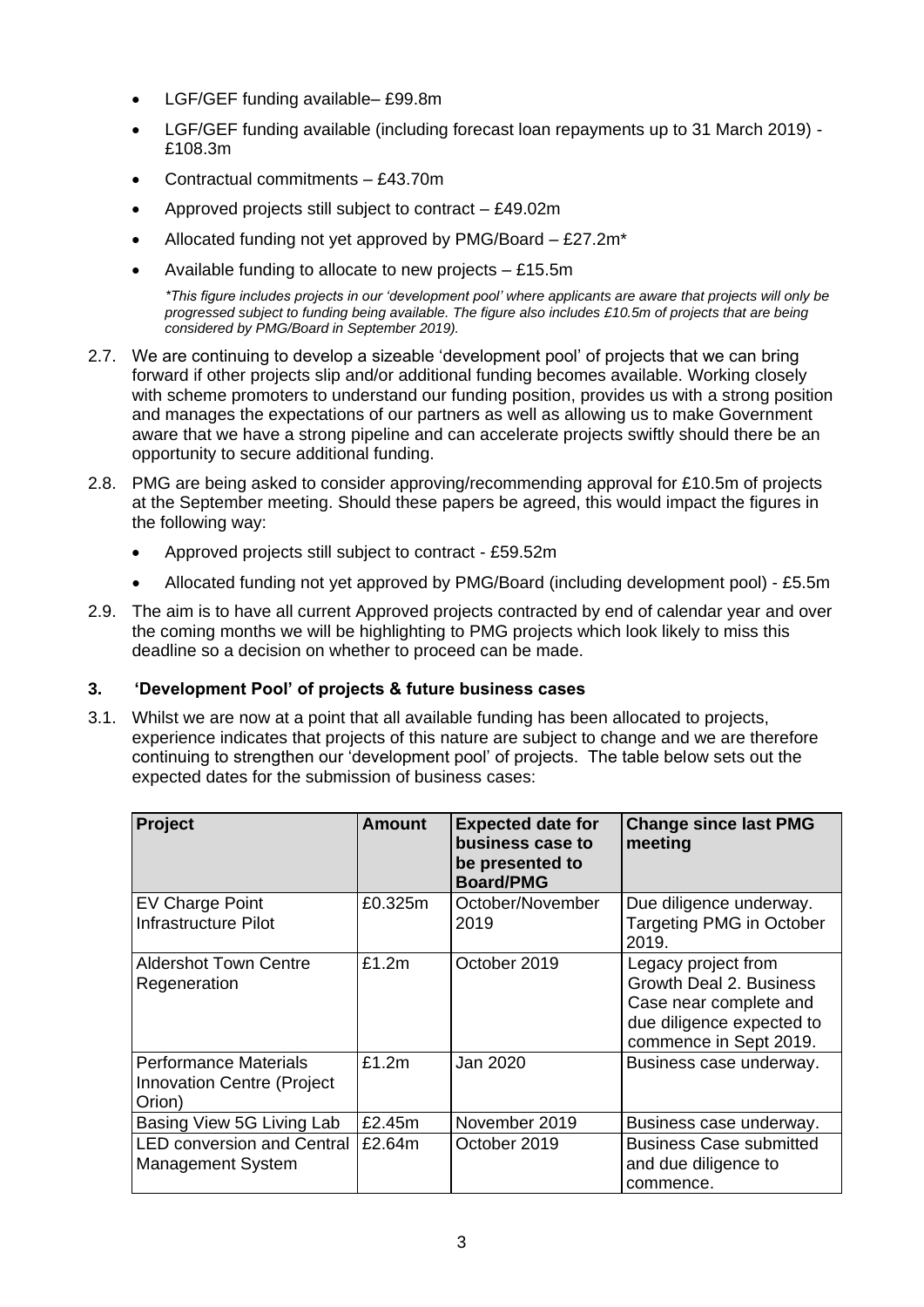| <b>Heat Enabled Virtual Power</b><br>Plant                                                | £1.8m | November 2019 | <b>Business Case being</b><br>finalised.           |
|-------------------------------------------------------------------------------------------|-------|---------------|----------------------------------------------------|
| East Hampshire Advanced<br>Manufacturing/Technology<br>Park                               | £3.7m | November 2019 | <b>Business Case underway</b>                      |
| Launch Space - BCoT                                                                       | £300k | November 2019 |                                                    |
| Blackwater Valley Gold Grid  <br>Public Transport Corridor -<br><b>Hampshire Elements</b> | £1.5m | January 2020  | Business case likely to be<br>submitted late 2019. |

## **4. Project updates**

4.1. The capital programmes paper is also used in order to draw PMG members attention to significant changes in projects and to seek advice and guidance on key issues as business cases are developed and due diligence work is undertaken. It was also agreed in March 2019 that a regular progress update on Station Approach, Winchester would be provided as this project makes up a significant proportion of the capital programme in the final year.

In relation to **Station Approach, Winchester**, we are working with Winchester City Council on the final draft of the legal agreement to deliver the Station Approach scheme and expect this to be concluded shortly. Winchester remain on target to meet the key milestones which were agreed with the Board with respect to outline planning permission, scope and securing a development partner. We will fully review the situation before the next PMG and in advance of the review deadline of October 2019.

- 4.2. The **Spelthorne - Kick-starting Gigabit City** was approved by PMG in November 2018 and work had been underway on a legal agreement. As part of this process, Spelthorne Borough Council advised use that following further appraisal work, they no longer wished to proceed with the project. PMG are asked to note this change and that £500k has been released back into the unallocated funding category.
- 4.3. **Weyside Urban Village**  The Board discussed the scheme at their meeting in July they expressed overall support for the project but agreed that funding could not be approved until there was further detail on the relocation of the waste management facility and agreement between Guildford Borough Council and Surrey County Council on the scope of the scheme, how they intend to work together to achieve the relocation and a strategy for securing funding.
- 4.4. Since the Board, a meeting has been convened at a senior level between Guildford and Surrey, with clarity provided and agreement reached on the way forward. Both authorities have confirmed they are supportive of the real benefits to be gained from the relocation of the Waste Facility and Community Recycling Centre. Surrey County Council have confirmed the funding gap was £4.1m and both Councils agreed to work together to develop a funding strategy involving S.106 contributions from the Strategic Sites and a Surrey County Council led grant application to the appropriate funding sources in 2020. Both authorities agree that the relocation and works programme for the facility is not on the critical path in relation to the long programme required for the relocation of the Thames Water Sewage Treatment Works and that the substantial Weyside scheme can be delivered without the waste management facility relocation if necessary.
- 4.5. Guildford Borough Council has also confirmed that they accept that the LEP funding allocation would be is subject to repayment if the HIF bid is unsuccessful and/or the affordable housing target of 40% is not met. They have also reconfirmed that the spend programme is robust, particularly in relation to 2019/20 and achievable in terms of delivery.
- 4.6. PMG is asked to note this update on Weyside Urban Village and **AGREE** that it should be recommended to Board for approval in September 2019.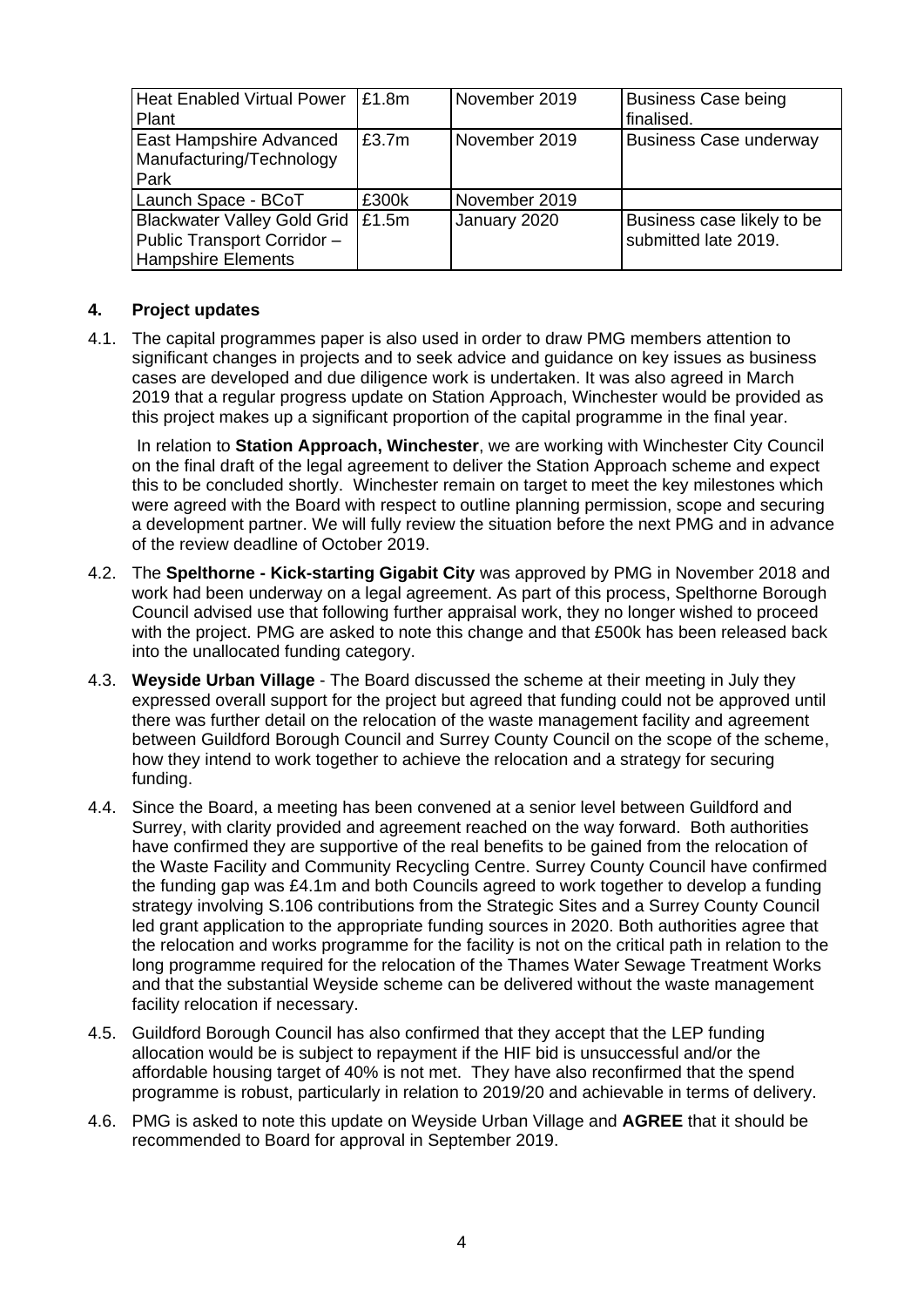**Appendix 1** - Project summaries (projects shown as green are contractually committed; those in amber are approved but not yet contracted and those in red are not yet approved by PMG/Board).

**Appendix 2** – Expenditure and Outputs dashboards (September 2019)

Rachel Barker, Assistant Director – Operations Geoff Wells, Capital Programmes Manager Justine Davie – Programme Administrator 4 September 2019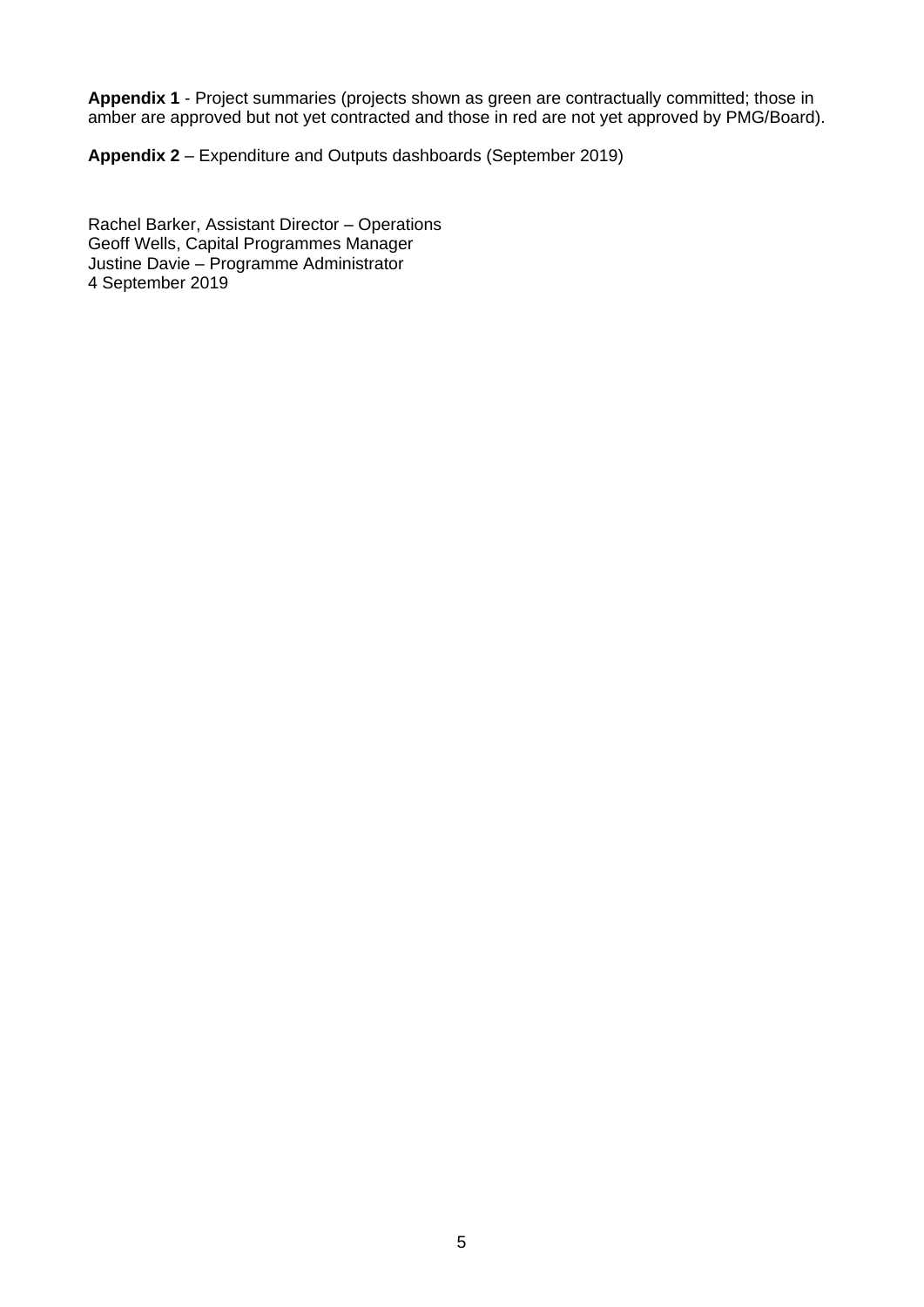There is no reported spending at this early stage in the 2019-2020 annual monitoring cycle.

## Latest Summary of Live Projects

## **Time Series Annual Funding Distributed (2015 - 2020)**



# GF & LGF 2019-2020 – Expenditure Dashboard





### **2019-20 Total Annual Expenditure Target by Theme (£,000)** £30.39 (64%) £5.10 (11%) £4.49 (9%) £4.32 (9%) £3.00 (6%) **□ Transport □ Housing ■ Skills □ Innovation ■ Other 2019/20 Total Spend (distributed) to Date £47,300,000 Expenditure 2019/20 Annual Funding Distributed (2019 -20) £0.000 £0.000 £1.177 £0.000 £0.000** £5.100 £4.321 £1.823 £4.490 £30.388 0% 25% 50% 75% 100% Housing Innovati… **Other** Skills Transport  $\Box$  Actual to date  $\Box$  To 2019/20 Target **Proportion of funding distributed to date in 2018/19 (£,000s) £1,177,000**

There is no reported spending at this early stage in the 2019-2020 annual monitoring cycle.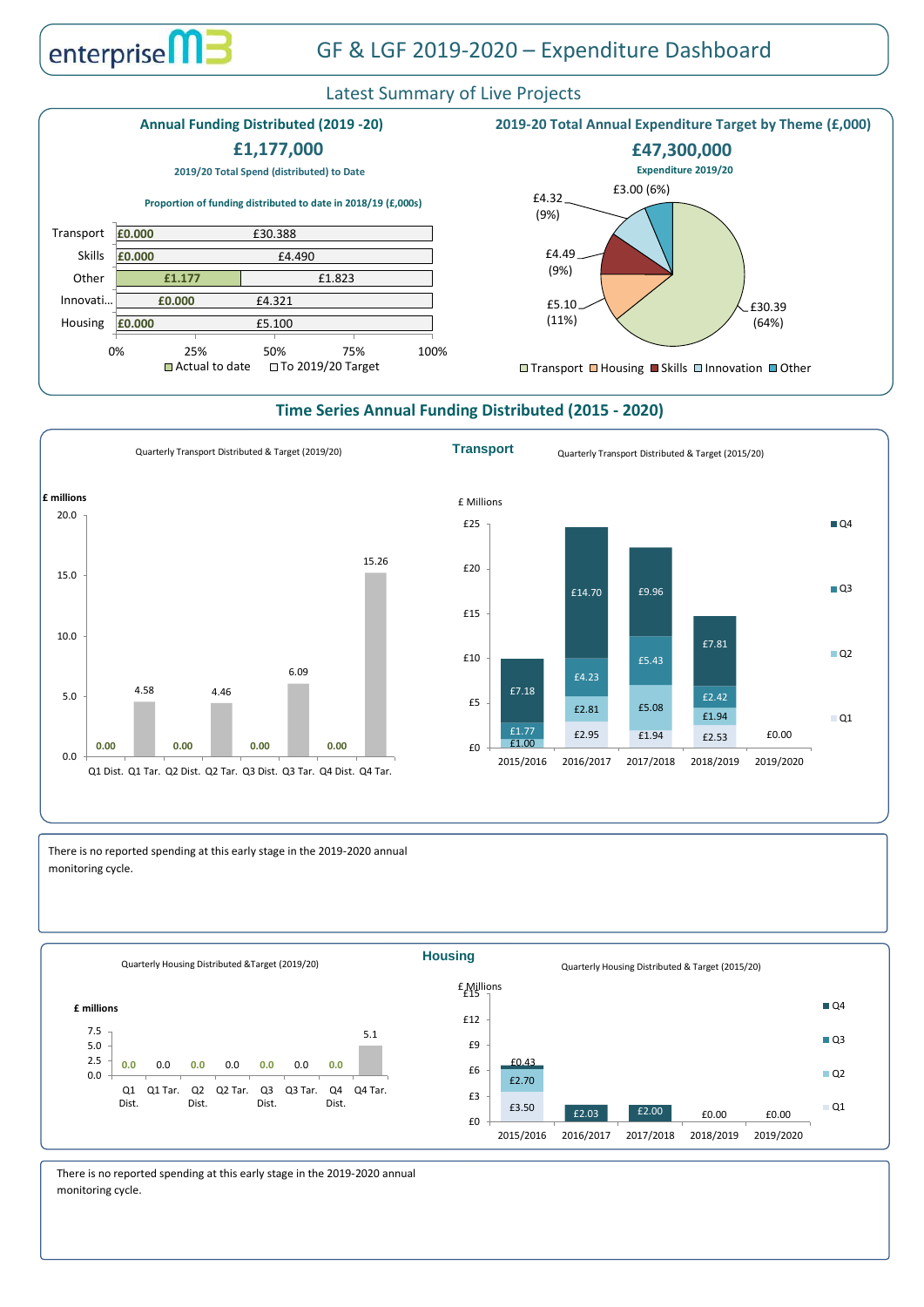Expenditure to date in Q1 2019-2020 is £1.18 million (£1,177,000) from the Fund Management Service.

There is no reported spending at this early stage in the 2019-2020 annual monitoring cycle.

## **Produced by the Economic & Business Intelligence Service (EBIS), Economic Development, Hampshire County Council**



Source: EM3 database extract 29/08/2019, Produced 04/09/2019





2015/2016 2016/2017 2017/2018 2018/2019 2019/2020

There is no reported spending at this early stage in the 2019-2020 annual monitoring cycle.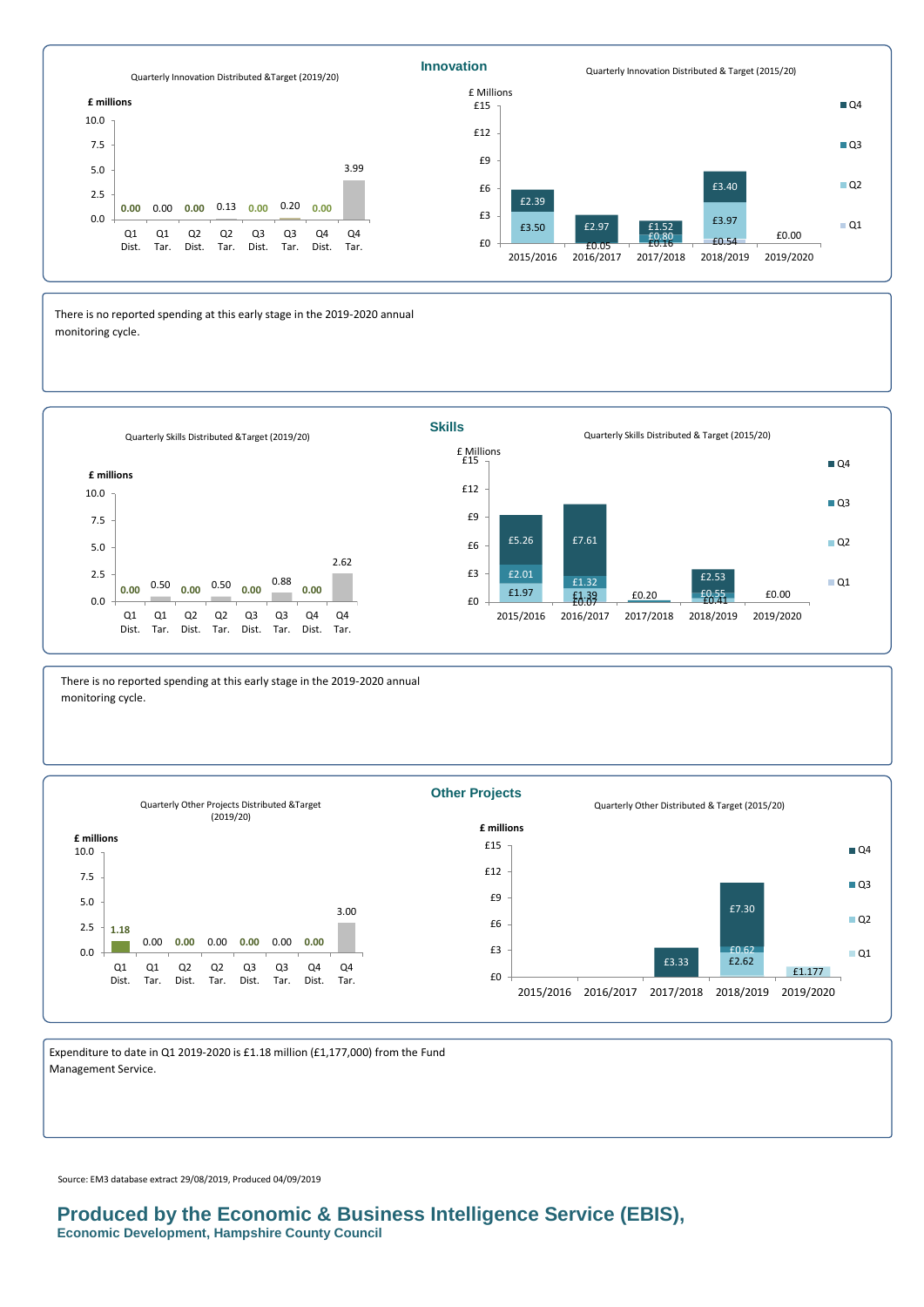| <b>Transport</b>                                                                                 |                                 |                    |
|--------------------------------------------------------------------------------------------------|---------------------------------|--------------------|
|                                                                                                  | Actual Spend to Date of 2019/20 | <b>Overall RAG</b> |
| North Downs Line (£502K)                                                                         | 0.502                           |                    |
| Guildford Bike Share (£300K)                                                                     | 0.300                           |                    |
| Fleet Pond Green Corridor (£100K)                                                                | 0.100                           |                    |
| Town Mills Andover (£503K)                                                                       |                                 |                    |
|                                                                                                  | 0.513                           |                    |
| A31 Highway Resilience (£1.512 million)                                                          | 1.512                           |                    |
| Blackwater Valley Hotspots (£1.250K)                                                             | 1.250                           |                    |
| Guildford Town Centre and approaches (£308K)                                                     | 0.308                           |                    |
| <b>Guildford Quality Bus Corridors (£1.385 million)</b>                                          | 1.385                           |                    |
| Whitehill and Bordon A325 Integration Works (£618K)                                              | 0.618                           |                    |
| Guildford Sustainable Movement Corridor (West) Phase 1<br>(f1.155 million)                       | 1.155                           |                    |
| Woking STP Phase 1 (£540K)                                                                       | 0.540                           |                    |
| Whitehill and Bordon STP (£3.639 million)                                                        | 3.639                           |                    |
| Station Approach - Winchester (£500K)                                                            | 0.500                           |                    |
| Staines STP Phase 1 (£1.176 million)                                                             | 1.176                           |                    |
| Guildford Town Centre Transport Infrastructure Package (£2.107<br>million)                       | 2.107                           |                    |
| Farnborough Growth Package (A325)                                                                | 2.025                           |                    |
| Camberley London Road Highways Improvements                                                      | 1.450                           |                    |
| Brooklands Business Park Accessibility (£500K)                                                   | 0.500                           |                    |
| Blackwater Valley Gold Grid - Public Transport Corridor (£1.65<br>million)                       | 1.650                           |                    |
| Camberley Public Realm (£1.52 million)                                                           | 1.520                           |                    |
| Basingstoke SW Corridor to Growth (Ph 2 = A340/A3010<br>Thornycroft Roundabout) (£4.225 million) | 4.225                           |                    |
| Basingstoke SW Corridor to Growth - Brighton Hill Roundabout<br>$(E2.41$ million)                | 2.481                           |                    |
| Aldershot Town Centre Railway Station - Phase I (£900K)                                          | 0.900                           |                    |
| Meadows A30/A331 Camberley (£32K)                                                                | 0.032                           |                    |
| 0%                                                                                               | 25%<br>50%<br>75%<br>100%       |                    |

# Appendix: Individual Live Projects

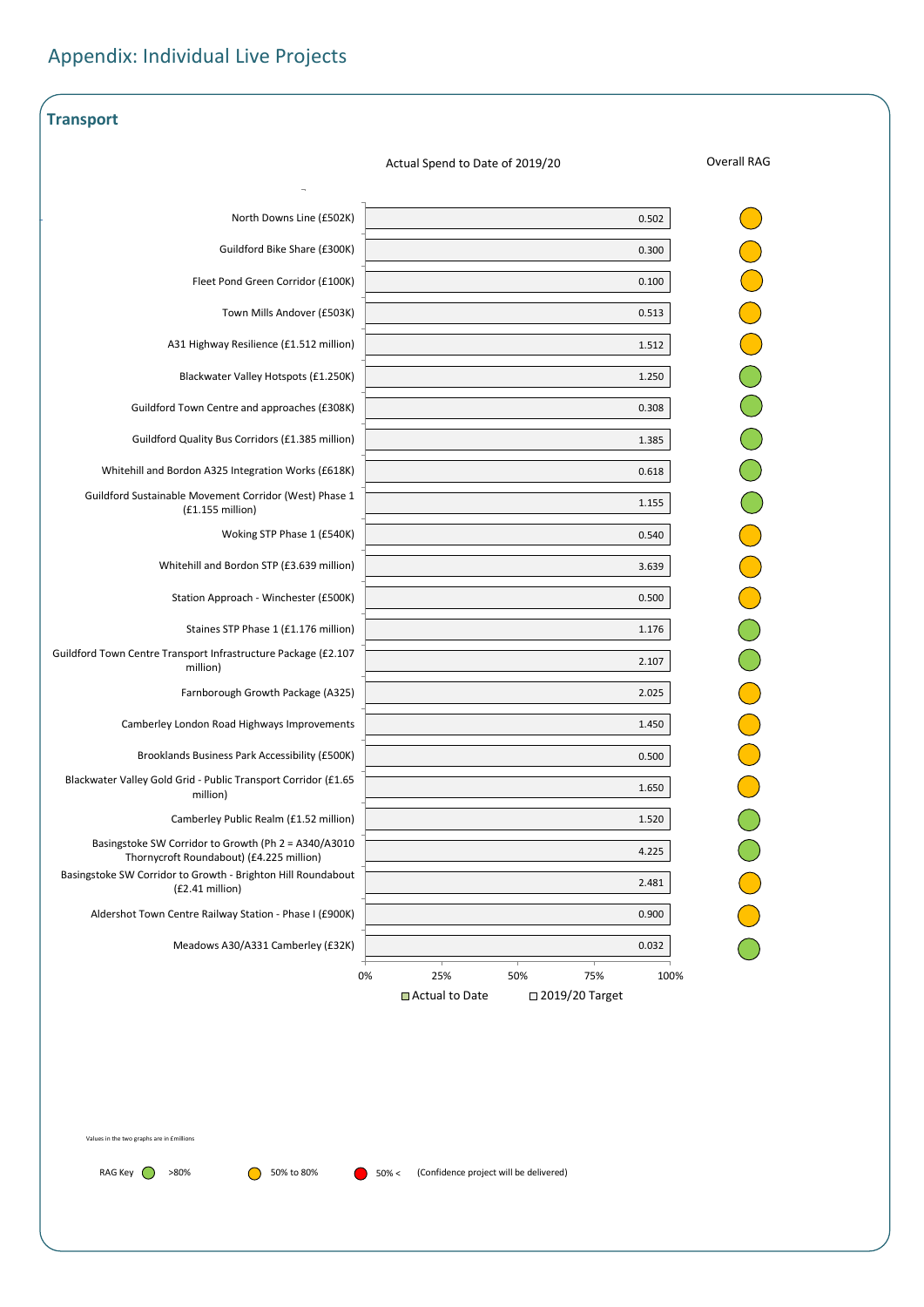





Values in the two graphs are in £millions



## **Produced by the Economic & Business Intelligence Service (EBIS), Economic Development, Hampshire County Council**